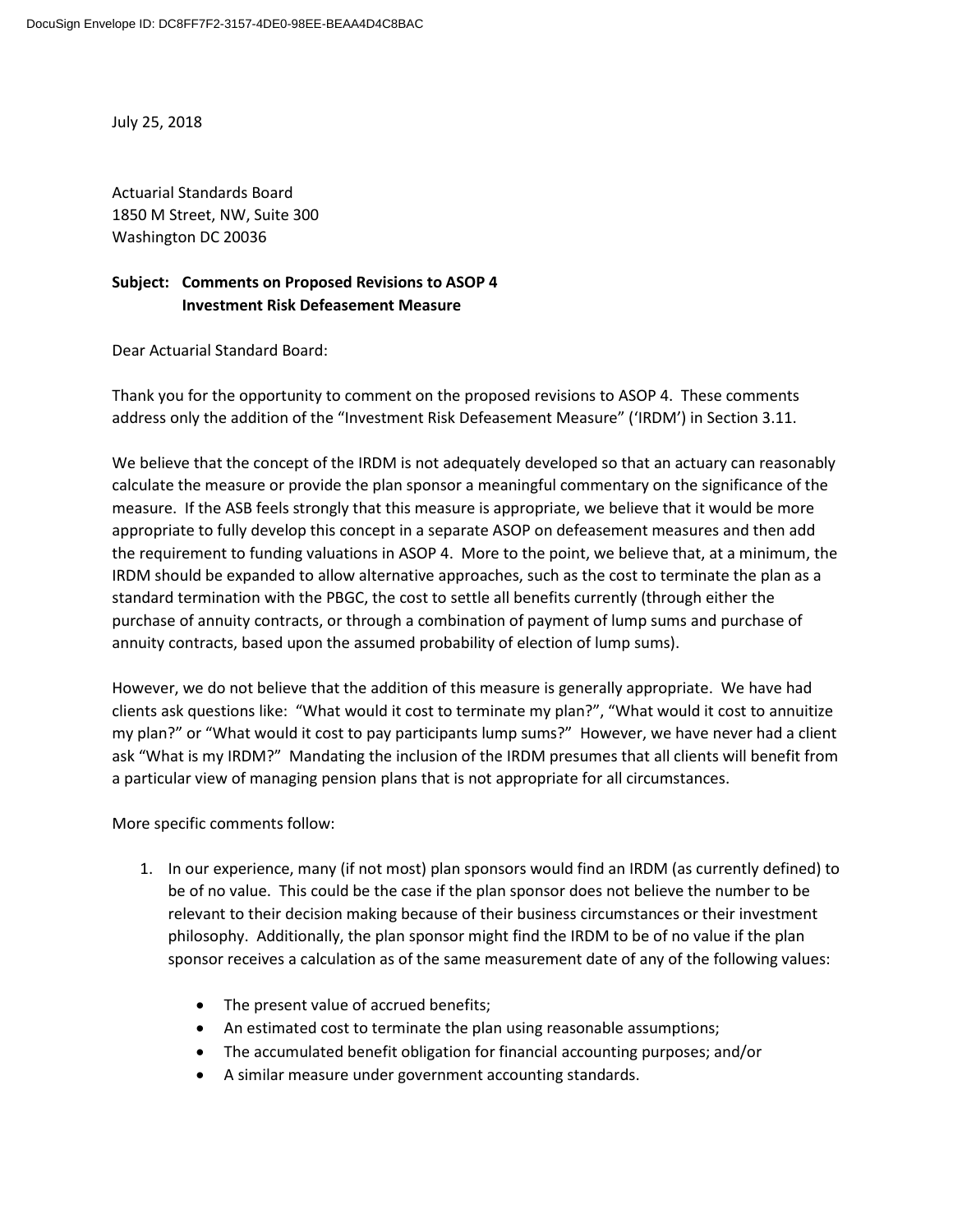> In such a case, the actuary should be able to reference an alternative measure and include commentary referencing that alternate measure. If appropriate the actuary should include, a definition of an IRDM, a pertinent explanation of how the alternate calculation differs from an IRDM and that in the actuary's professional judgment, why the alternate measure was more appropriate.

Not allowing for an appropriate alternative measure in lieu of the IRDM increases plan sponsor confusion, increases fees and decreases the usefulness of the funding report. Mandating the disclosure of the IRDM in the proposed manner seems to be predicated on the ASB's (we believe mistaken) belief that

- pension actuaries are not already discussing defeasement measures and
- the IRDM is the only useful defeasement measure to disclose.

If the ASB considered input from a broader group of actuaries than public plan actuaries, we believe the ASB would find that many pension actuaries are indeed disclosing and discussing defeasement measures with plan sponsors, as is the case with most pension actuaries we know. That being the case, it is not rational to require the disclosure of the IRDM in addition to other defeasement measures. For example, it is irrational to believe that the IRDM is more valuable to a plan sponsor than a reasonably developed plan termination defeasement measure.

Consider that for a micro-sized defined benefit plan, a calculation of the present value of benefits is more likely to be useful to the plan sponsor than the IRDM and is generally readily available. For many small to medium-sized frozen pension plans, the actuary may already be providing calculations of PVABs or plan termination estimates. Lastly, for plans that are subject to the FAS disclosure, the ABO calculated under FAS rules may provide sufficient defeasement information.

Please note that the existence and readily availability of an alternative measure should not preclude the actuary from calculating the IRDM if in the actuary's professional judgment the plan sponsor would benefit from receiving the IRDM.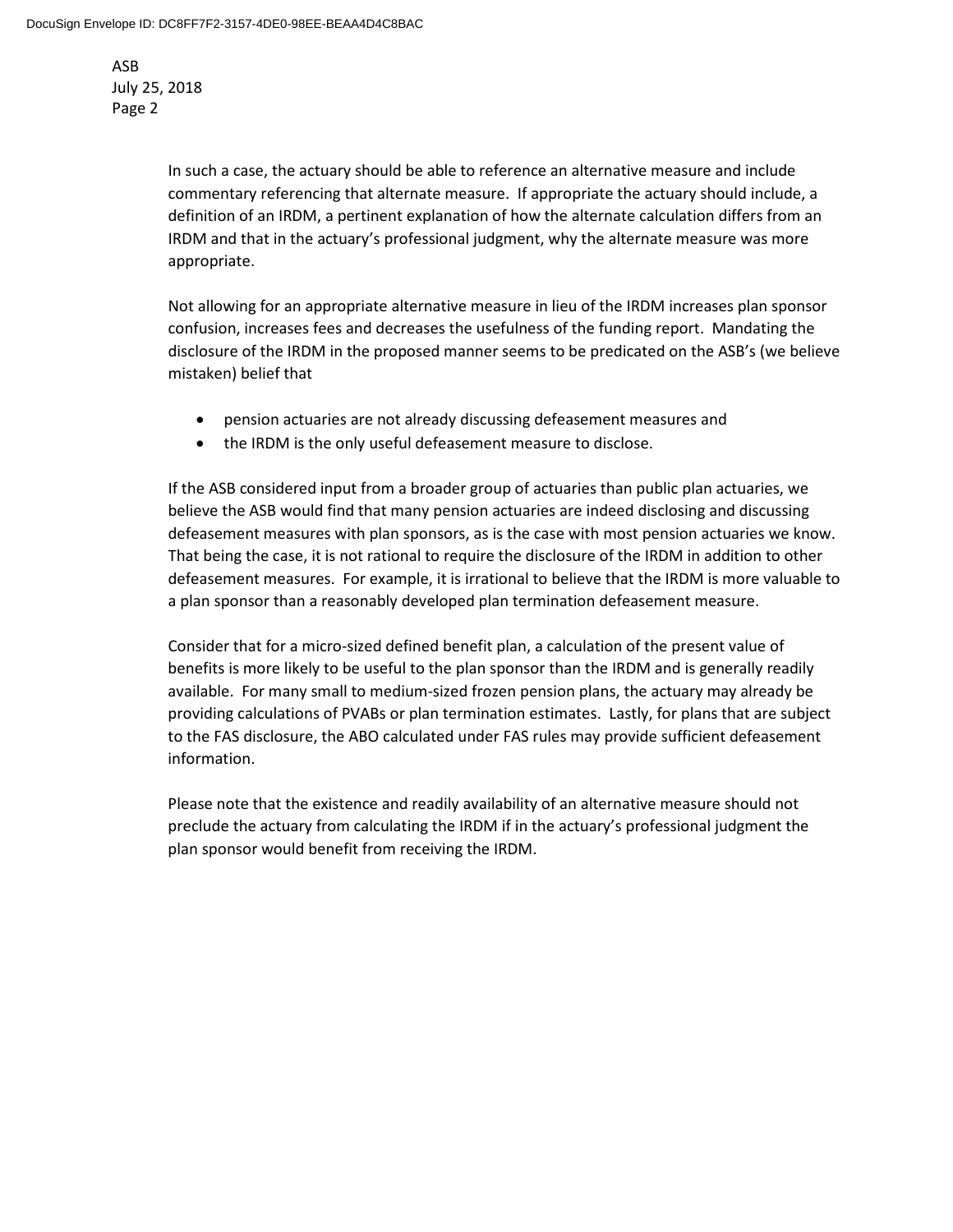> 2. The term "IRDM" is not defined. It does not appear to be a plan termination estimate (or anything close to it), but instead to be based upon immunization concepts. We believe that a definition of IRDM should be added to Section 2. Suggested text is as follows:

> > An obligation measure of benefits accrued as of the measurement date using the unit credit funding method, a risk-free or extremely low risk discount rate and reasonable assumptions. The IRDM represents the cost of a high quality bond portfolio that along with expected cash flows will provide cash flow sufficient to provide for expected benefit payments. The IRDM effectively defeases the plan's investment risk. However, the plan sponsor retains economic risks other than investment return such as demographic risk and credit risk (if applicable).

3. The term IRDM is not sufficiently developed so that actuaries can calculate it or explain its significance to plan sponsors. Suggested text for Section 3.11 follows:

## 3.11 INVESTMENT RISK DEFEASEMENT MEASURE

If the actuary is performing a funding valuation, the actuary should calculate and disclose the investment risk defeasement measure. The actuary should calculate the investment risk defeasement measure using the following:

- a. Benefits accrued to date using the unit credit actuarial cost method.
- b. Discount rates consistent with market yields for a hypothetical bond portfolio whose cash flows reasonably match the pattern of benefits expected to be paid in the future. For this purpose, the actuary should use one of the following:
	- 1. U.S. Treasury yields. For periods where there is not sufficient data available, the actuary may make a reasonable assumption;
	- 2. Yields of fixed-income debt securities that receive one of the two highest ratings given by a recognized ratings agency. The actuary may assume that there is a sufficient quantity of bonds available. For periods where there is not sufficient data available, the actuary may make a reasonable assumption; or
	- 3. Rates to effectively settle the pension obligations. The actuary may assume that there is sufficient capacity in the annuity marketplace such that there will be competitive bids, but in selecting the settlement rate assumption, the actuary should consider the plan characteristics which may affect the rates offered by potential insurers such as the participant group make-up, difficult to value plan provisions and availability of participant data.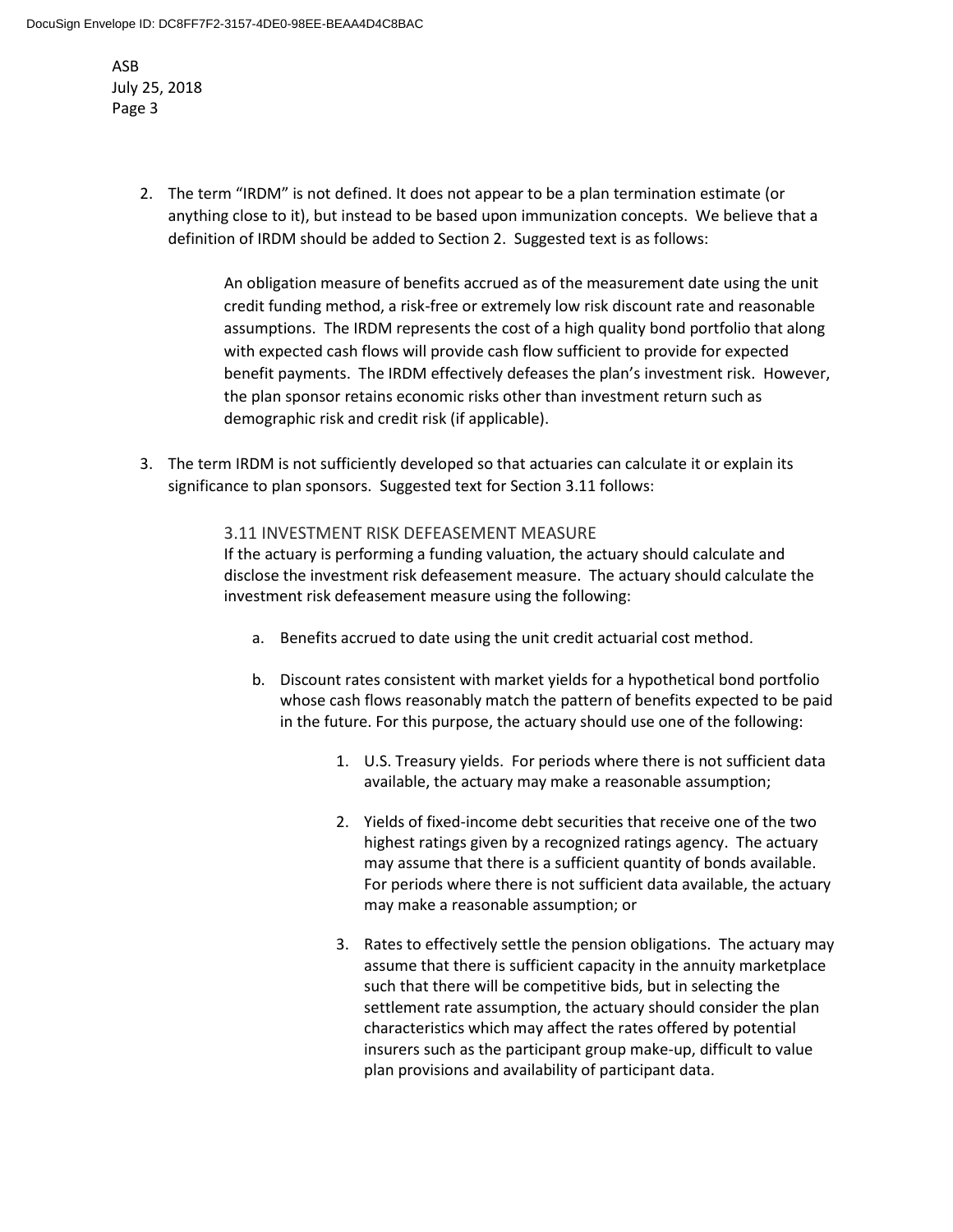- c. Assumptions other than discount rates used in the funding valuation or other reasonable assumptions based upon estimates inherent in market place, in accordance with ASOP Nos. 27 and 35
	- 1. The actuary should consider the time frame over which the plan is likely to be maintained. For example, if it is projected that the plan will fail IRC 401(a)(26) within the next ten years requiring its plan termination, the IRDM should reflect a total defeasement within ten years.
	- 2. The actuary should consider whether to include future ongoing administrative expenses, investment expenses or plan defeasement expenses.
	- 3. The actuary should consider whether to value current plan provisions or to value plan provisions consistent with a total defeasement. In the event of a total defeasement, the plan may be amended to provide for additional forms of payment such as lump sum payments and certain ancillary benefits may be eliminated.
	- 4. In selecting demographic assumptions, the actuary should consider whether participant behavior will change in the event of a defeasement, including the incidence of selecting a lump sum benefit form.
	- 5. The actuary should consider how an annuity provider will value benefits with contingencies in the future. For example, if the plan includes a subsidized early retirement benefit with a 15 year of service requirement, the actuary should consider how the insurance carrier will value this benefit.
	- d. All assumptions used to value the investment risk defeasement measure shall be consistent.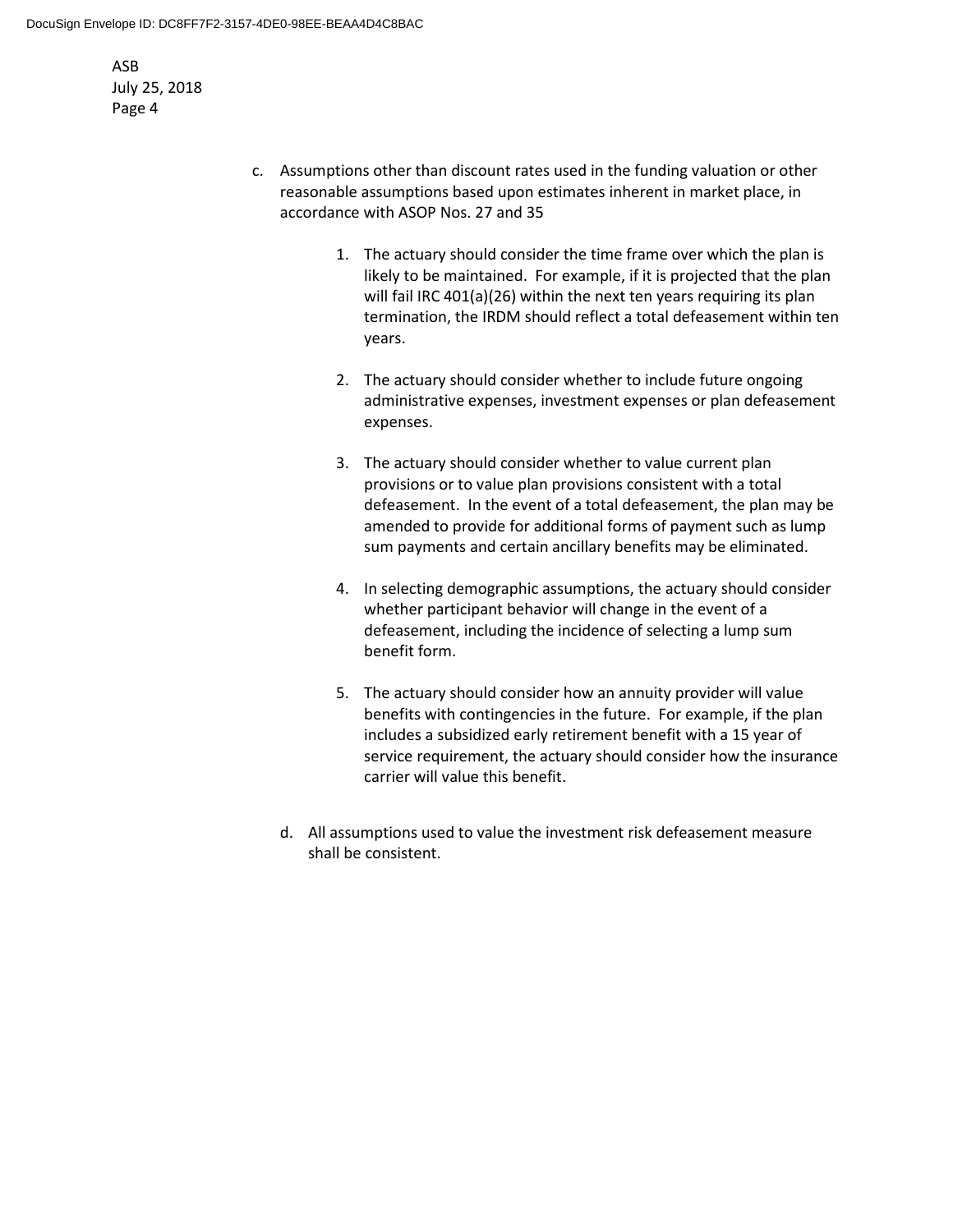> 4. Section 4.1 o. should provide additional information regarding the calculation of the IRDM and additional guidance regarding appropriate commentary. For example, the actuary should be able to include commentary indicating that the IRDM is not intended to constitute investment advice. Perhaps something like:

> > This IDRM information is not intended to be investment advice. The plan sponsor should discuss investment strategy and changes to the investment strategy with the plan's investment advisor.

Additionally, it should be made clear whether a caveat similar to 4.1dd should be included in the commentary regarding future measurements should be included in the commentary regarding IRDM.

Lastly, to assist actuaries in providing appropriate guidance to plan sponsors on the IRDM, the ASOP should include both a definition of the IRDM and the purpose of including the IRDM.

Partial suggested language for section 4.1o is as follows:

if applicable, an investment risk defeasement measure determined in accordance with section 3.11, a description of the significant assumptions and plan provisions used, description of how ancillary benefits and expenses were valued, definition and purpose of the IRDM and a commentary on the significance of investment risk defeasement measure appropriate for the plan sponsor.

Partial suggested language for suggested addition of section 4.1p is as follows:

if applicable, an alternative measure to the investment risk defeasement measure as allowed in Section 3.11, a description of the significant assumptions and plan provisions used, description of how ancillary benefits and expenses were valued in the alternative measure, a definition of the IRDM a pertinent explanation of how the alternate calculation differs from an IRDM and a statement that in the actuary's professional judgment the alternate measure was a more appropriate defeasement measure.

5. The ASB or the ASB pension committee should proactively solicit input from both actuaries who work at insurance companies that provide terminal pension annuity quotes and actuaries who work in consulting firms' plan termination practices. Their input would greatly enhance the guidance provided in this revision to ASOP 4.